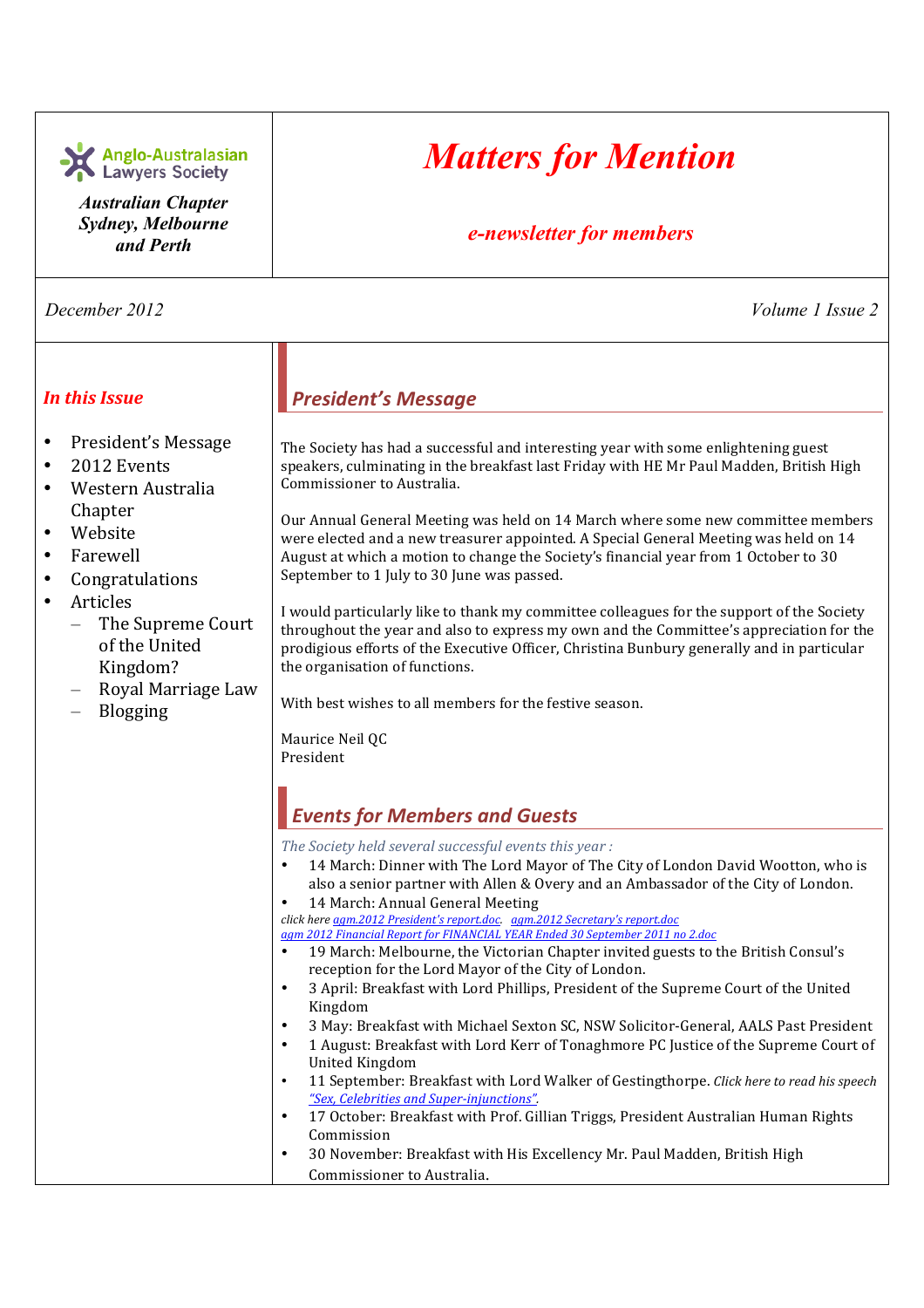### *AALS Committee Members*

*President* Maurice Neil QC

*Vice Presidents* Josephine Kelly Malcolm Holmes QC

*Secretary/Public Officer* Justin Young

*Treasurer* Richard Hughes

Allyssa Antcliffe Michelle Castle Federal Magistrate Dale Kemp David Miller Greg Nell SC Richard Wood

*Victorian Branch Chair* Rodney Garratt QC

*Victorian Secretary* Paul Hayes

All Members are requested to advise the Executive officer if they learn of any visitors to Australia who could be a possible speaker at an AALS event in Sydney, Melbourne or Perth :!aalsociety@optusnet.com.au

### *Western!Australia!*

The Society is very pleased to announce the establishment of a new branch in Perth. The first meeting of the **Anglo-Australasian Lawyers Society (Western Australia)** was held on 7 November.

A good turnout of people attended this first meeting and Tony Aristei was confirmed as President elect and Alex Hickman Vice President elect. The election of Committee members will take place at the first AGM in the new year.

Foundation members are : Tony Aristei (President elect) Alex Hickman (Vice President elect) Travis!Keen Daniel White Nicholas Dillon Raoul Cywicki Craig!McIntosh Hugh!Reyoldson Aimee Hacket Paul Grant

The new Chapter welcomes Society members visiting Western Australia and would be delighted to make contact We will keep you informed of developments in Western Australia.

# *Website!*

Recognising the importance that members place in keeping up with news and events of the Society both here and in the UK we have looked at various proposals to set up our own website, as a complement to the UK's website.

We are planning our own Australian website to go live in mid-December.

## *Farewell*

*Executive Officer* Christina Bunbury aalsociety@optusnet.com.au

We would like to thank Mr. Richard Morris, British Consul General, for his friendship and support during his time in Australia. Mr. Morris will become Head of Pacific Affairs at the Foreign and Commonwealth Office. We wish him and his family all the best for the future.

## *Congratulations*

Congratulations to AALS Member **Kylie Nomchong SC** who was appointed as senior counsel in October. Kylie was one of 12 women of the 26 successful appointees.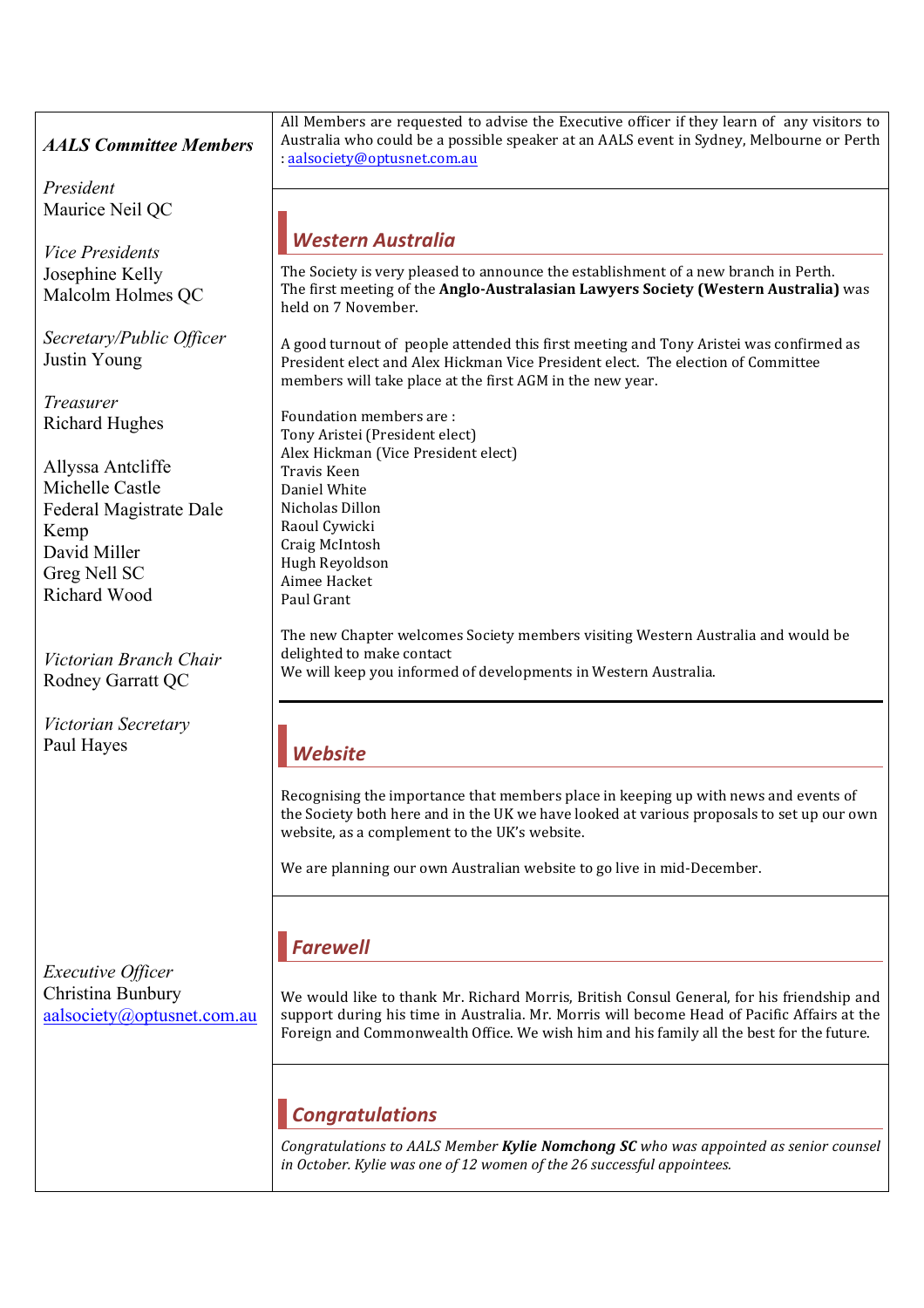## *News!and!Interesting!Thoughts*

#### **The Supreme Court of the United Kingdom?**

Did you know that the House of Lords (Appeal Committee) no longer exercises judicial power? On 1 October 2009 judicial authority was transferred from the House of Lords into the newly created Supreme Court for the United Kingdom. The Supreme Court is housed in the former Middlesex Guildhall (pictured below) on Parliament Square, and now sits in the quadrangle made up of the Houses of Parliament, Westminster Abbey and Treasury.



The Supreme Court consists of 12 Justices: Lord Phillips of Worth Matravers (President), Lord Hope of Craighead (Deputy President), Lord Walker of Gestingthorpe, Baroness Hale of Richmond, Lord Brown of Eaton-under-Heywood, Lord Mance, Lord Kerr of Tonaghmore, Lord Clarke of Stone-cum-Ebony and Lord Dyson, Lord Wilson, Lord Sumption and Lord Reed. Generally the Court is constituted by five judges but more can sit. The first judges of the Supreme Court were the judges who were on the Appellate Committee of the House of Lords on 1 October 2009. Some of those judges have now retired and judges since then have been appointed directly to the Supreme Court and not via the House of Lords.

An emblem was created for the Supreme Court. The emblem combines the four heraldic elements of the constituent parts of the UK: the English rose, the Welsh leek, the Irish flax flower and the Scottish thistle. The use and management of the emblem by the Court is subject to rigorous guidelines, described in a 29-page booklet (available at http://www.whatdotheyknow.com/request/34917/response/89086/attach/2/EmblemGuide.pdf)

Adding further to the pomp and pageantry surrounding the creation of the Supreme Court, the British Flag Institute suggested in the lead-up to the opening of Court that a new flag should be created specifically for the Supreme Court. That flag is pictured here:



It incorporates the floral elements of the Supreme Court's emblem described above, surrounded by an omega symbol implying finality, with the crown of the Sovereign offset in the top left-hand corner. The flying of the flag, as with the use of the emblem, is steeped in rules. One of them, unusual for English flag-flying practice, is that the flag is to fly on a single pole beneath the Union Jack. The practice of "double-flagging", though rarely seen in Britain is, according to the Flag Institute, "acceptable". On each of the four "national" days, the flag of England, Scotland, Wales and Ireland will fly beneath the Union Jack instead of the Supreme Court flag and the Middlesex Flag (which formerly flew over the building) will fly on Middlesex Day (16 May) and the flag of the Middlesex Regiment will fly on the Sunday before Remembrance Sunday.

The Court is both steeped in tradition and keeping apace with the modern world. On 6 February 2012 it commenced using Twitter, to coincide with the swearing-in of its most recently appointed judge, Lord Reid. Check it out at #UKSupremeCourt.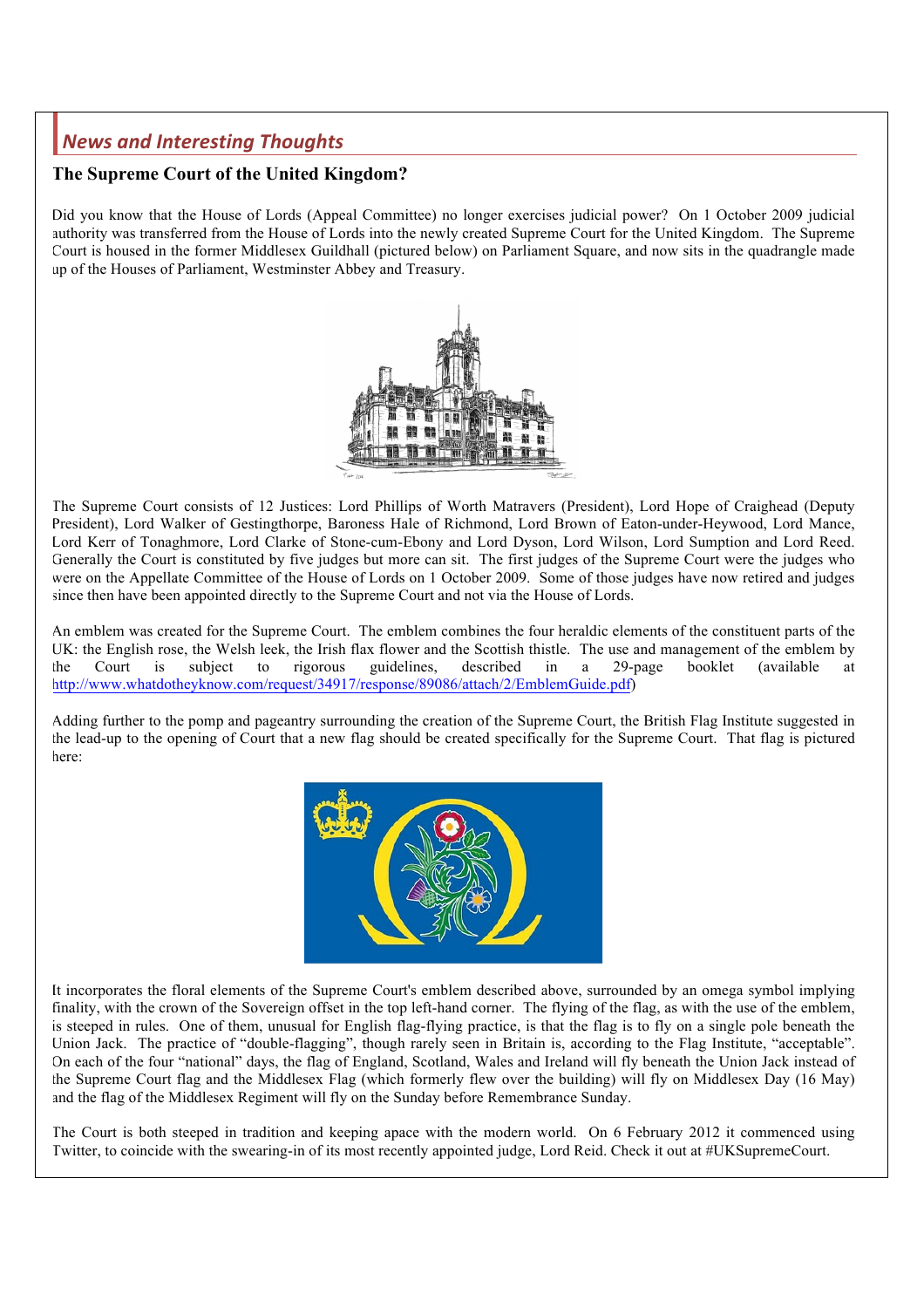#### **Royal Marriage Law**

The marriage of Prince William to Kate Middleton in 2011 was a timely reminder to Anglo-Australasian lawyers to brush up on their knowledge of British royal marriage law. Members of the British Royal family are not, so far as marriage is concerned, treated by the law in the same manner as non-royals. Royals intending to marry are subject to the *Royal Marriages Act 1772.* The Act, whose long title is *An Act for the better regulating the future Marriages of the Royal Family*, was proposed by George III, after this brother, Prince Henry, Duke of Cumberland and Strathearn, made what the Monarch considered to be an unsuitable alliance. Henry married the commoner, Mrs Anne Horton, daughter of Simon Luttrell, and widow of Christopher Horton. After the Act was passed it was discovered that in 1766 another brother, Prince William Henry, Duke of Gloucester and Edinburgh, had secretly married Maria, the illegitimate daughter of Sir Edward Walpole and the widow of the second Earl Waldegrave.



The structure of the Act, whose operation has continued essentially unchanged since 1772, is that it provides that no descendant of George II (King George III's father), male or female (except the issue of princesses who married into "foreign families") could marry without the consent of the reigning monarch, "signified under the great seal and declared in council". That consent was to be set out in the licence and in the register of the marriage, and entered in the books of the Privy Council. Any marriage contracted without the consent of the monarch was to be null and void.

However, any person who was over 25 and had sought and been refused permission to marry could marry one year after giving the Privy Council notice of their intention to marry, unless both houses of parliaments expressly gave their disapproval. Whilst any royal choosing to marry in contravention of the Act did not lose his or her place in the line of succession, any offspring of such a union was illegitimate, and therefore lost any right to succeed. Furthermore, any person performing or participating in an illegal marriage of any member of the royal family was guilty of the criminal offence of praemunire, which was essentially a crime of disobedience to the sovereign. The offence was abolished in 1967. Edward VIII was specifically precluded from the provisions of the Act upon abdication, by the politely named *His Majesty's Declaration of Abdication Act 1936.* This allowed him to marry the divorcee Wallis Simpson without permission from the monarch.

The Act has had a far-ranging effect beyond the British Royal Family to other royal families of Europe as the descendants of George II married widely into those families. The Act has been criticized and there have been calls for reform but at the moment it remains in place, and in accordance with its strictures Prince William sought (and was granted) the permission of Queen Elizabeth II to marry Kate Middleton.

(See http://en.wikipedia.org/wiki/Royal\_Marriages\_Act\_1772)

 $\_$  , and the set of the set of the set of the set of the set of the set of the set of the set of the set of the set of the set of the set of the set of the set of the set of the set of the set of the set of the set of th

#### **Blogging**

**What is blogging?** Wikipedia tells us it is a personal journal published on the World Wide Web containing discrete posts which are typically displayed in reverse chronological order. The word is a portmanteau of the term web log. It can also be used as a verb, whose conjugation is as follows:

- I blog;
- You blog;
- We blog;
- He/she blogs.